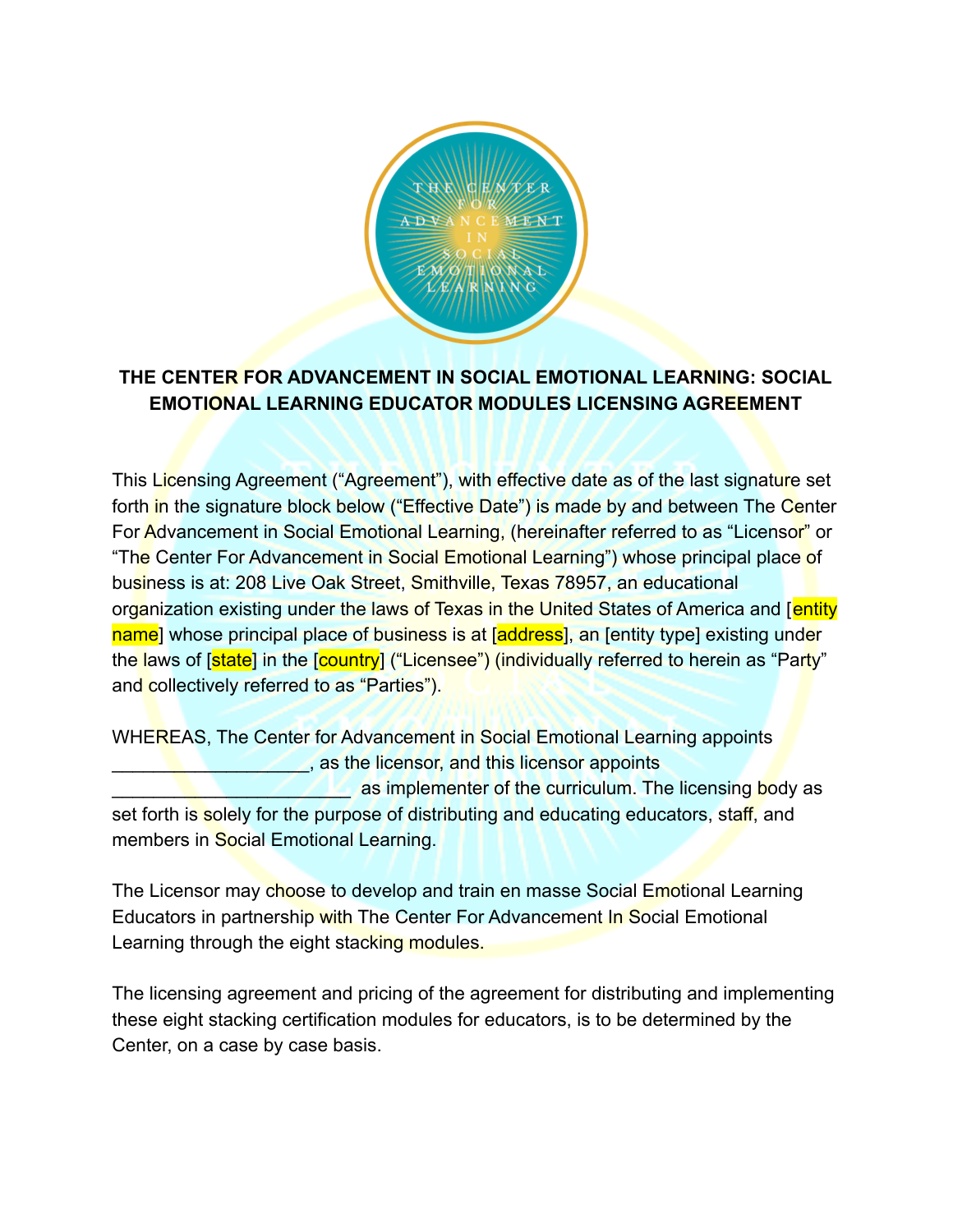Trademark rights and Intellectual Property, on or in association with curriculum and all content, services and premiums of all description, as well as in the promotion and advertising of said products, services and premiums in all media and such other uses, are commonly understood to be included within that phrase in the licensing industry; and

WHEREAS, both The Center for Advancement in Social Emotional Learning and and the contract of the contract of the contract of the contract of the contract of the contract of the contract of the contract of the contract of the contract of the contract of the contract of the contract of the co to the terms and conditions upon which The Center For Advancement in Social Emotional Learning shall be the sole copyright owner.

The Center hereby sets forth this Licensing and Representation Agreement with

 $\blacksquare$ 

THEREFORE, in consideration of these promises and agreements set forth herein, the parties, each intending to be legally bound hereby, do promise and agree as follows:

# 1. MEANING OF TERMS

A. "Material" means and all information, embodiment practices, tools and techniques, data, customer lists, vendor lists, property, knowledge, know-how, materials, books, videos, images, audio, instructions, content, services, products, promotional material, advertising, in all media whether in tangible or oral form, of The Center For Advancement in Social Emotional Learning, including but not limited to trademarks, images, branding, logos, curriculum and modules. Material includes the following:

- Social Emotional Learning 8 Stacking Certification Curriculum Modules:
	- o Module 1: Self-Love in Education
	- o Module 2: Be The Medicine
	- o Module 3: Identity
	- o Module 4: Self In Relation To Community
	- o Module 5; Self In Relationship with the World and Universe
	- o Module 6: The Classroom and Life as a Social System
	- o Module 7: Creating Safe and Brave Space
	- o Module 8: Launching Your SEL Journey
	- o Any additional modules created at any time
	- o Any supporting materials for the above modules
	- o Each of the above are herein collectively referred to as "Modules"

The Materials were written and created by Heidi M. Little, M.Ed for The Center for Advancement in Social Emotional Learning, 2021.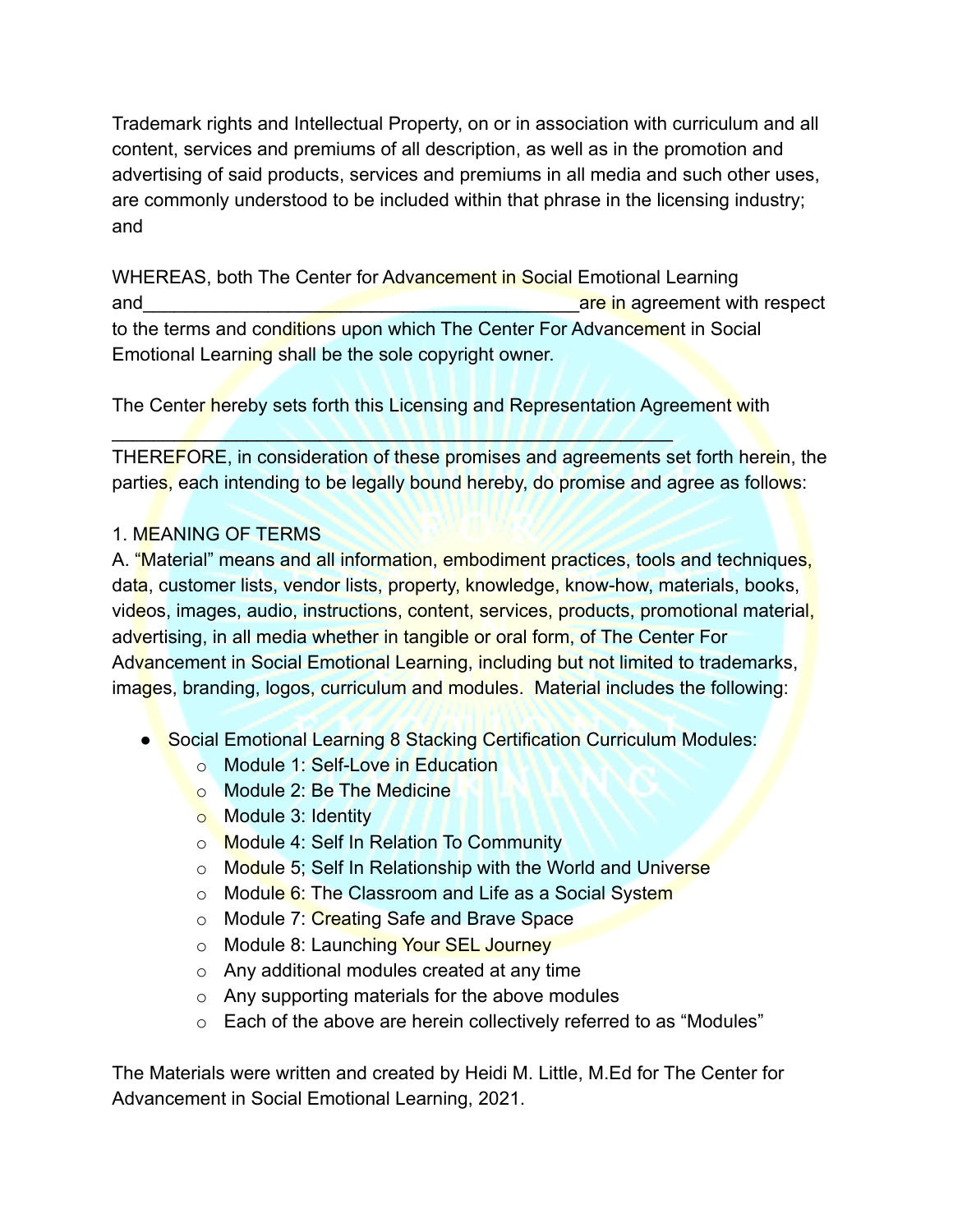B. "Intellectual Property" means any and all property rights, including but not limited to trade secrets, patents, copyrights, trademarks, intellectual property, and any and all derivative works relating directly or indirectly to the Materials.

C. "Territory" is limited to the geographical area(s) and location(s) listed in Exhibit B, which may be updated from time to time upon written agreement between the Parties.

D. "Licensed Material" or "Licensed Materials" means only the Materials identified in Exhibit A, which may be updated from time to time upon written agreement between the **Parties** 

E. "Purpose" means the sole and only basis for use by Licensee of the Licensed Materials, which is specified in Exhibit C, and which may be updated from time to time upon written agreement between the Parties.

#### 2. OWNERSHIP

The Center for Advancement in Social Emotional Learning is the sole and exclusive owner, with all right, title, and interest in and to the Materials and Intellectual Property (including all content associated and contained within the modules). Nothing herein shall be construed as an assignment, exclusive license, transfer of substantial rights, or transfer of any right, title, or interest in or to any of the Materials or Intellectual Property from Licensor to Licensee.

#### 3. LICENSE GRANT

(A) Pursuant to the terms hereof, The Center For Advancement in Social Emotional Learning hereby grants to Licensee a non-exclusive, non-transferrable, revocable, license for the use of Licensed Material, limited to the Purpose, limited to the Territory.

(B) In the event Licensee refers a new licensee to Licensor with respect to the Licensed Materials, Licensee shall be eligible for a referral fee of up to 11% commission on the Licensing Fee that Licensor receives from the new licensee through the first term of the license to the new licensee.

(B)  $\Box$  agrees to refer to The Center for Advancement in Social Emotional Learning, all new inquiries received after the date of this Agreement relating to the licensing or merchandising/educational material and rights with respect to the copyrighted and licensed material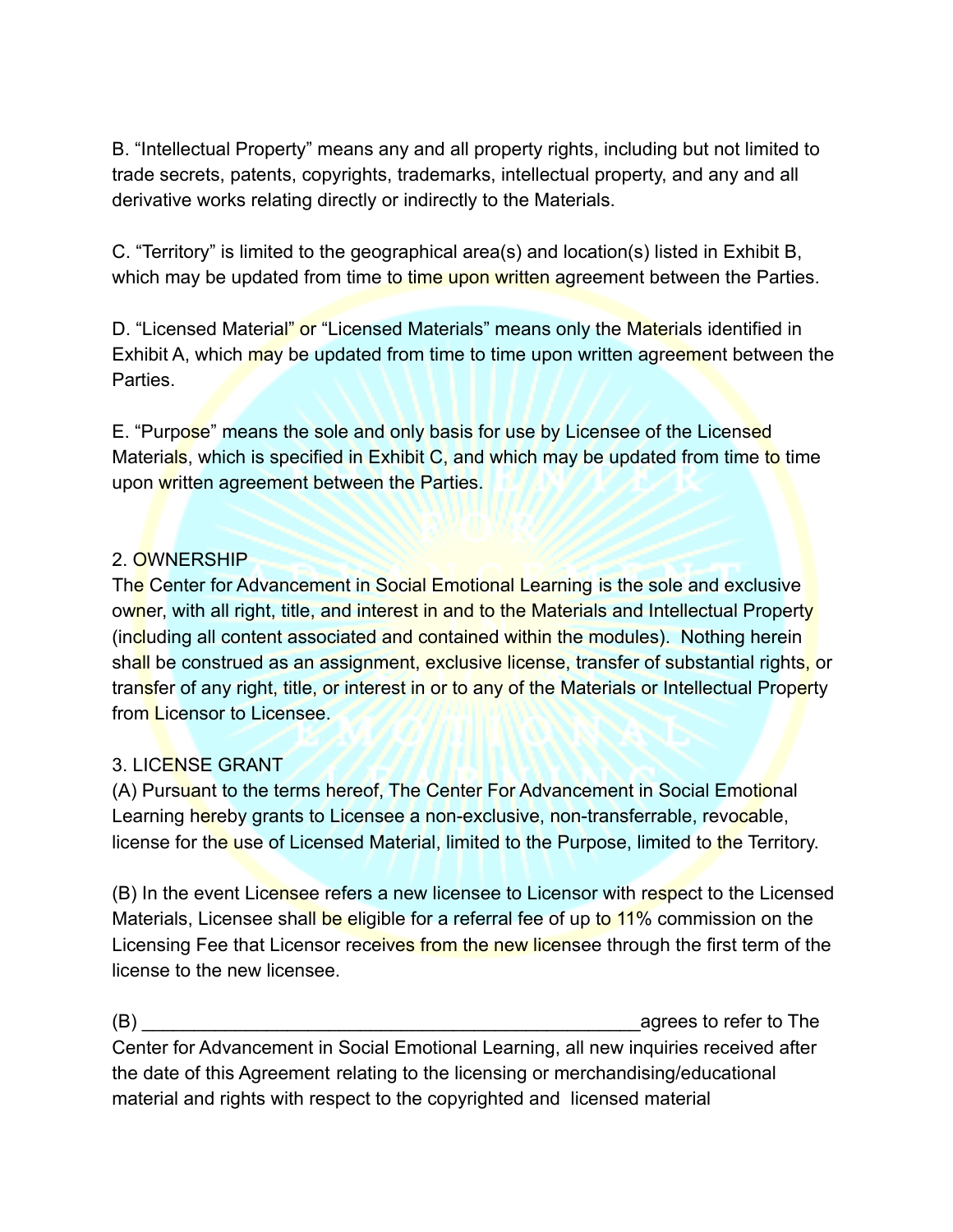\_\_\_\_\_\_\_\_\_\_\_\_\_\_\_\_\_\_\_\_\_\_\_\_\_\_\_\_\_\_\_\_\_\_\_\_\_\_\_agrees that all certifications will come

through The Center For Advancement in Social Emotional Learning, and all new expanded opportunities and territories not originally created in this agreement must be approved by the Center for Advancement in Social Emotional Learning prior to any changes made exclusively through to 2031.

## 4. CONSIDERATION

(A) In consideration for the License Grant to Licensee, Licensee shall pay to Licensor United States Dollars (\$) ("Licensing Fee"), which shall be transmitted to Licensor in according with the payment instructions in Exhibit D, within five (5) days after the Effective Date and, if applicable, within 5 days after the each renewal of this Agreement, upon each respective anniversary of this Agreement.

(B) Certifications. Based on qualifications and completion of particular training curricula set forth by Licensor, Licensor may issue certifications to certify an educator to teach and disseminate the Licensed Materials ("Certified Educator"). The cost for a given educator to become a Certified Educator is \$2,400.00 per certification, payable to Licensor ("Certification"). The cost for Certification may be discounted by Licensor, at the sole discretion of Licensor (e.g., by up to 40%). Discounted rates for Certification may take into account different factors, such as region and living wages in which the educator will teach and disseminate the Licensed Materials. At Licensor's sole discretion, Certification may further include authorization for a Certified Educator to train the trainers to become a Certified Educator, for which Licensor shall determine whether or not to issue a Certification to an educator to become Certified Educator in their region or internationally. For purposes of clarity, all Certifications and certificates may be issued solely by Licensor.

Paper copies of the modules (e.g., books) may be provided by Licensor, at an additional fee to be determined based on units ordered.

(G) Licensee will work to explore promotional opportunities with other partners that may assist the distribution of the Licensed Materials, for its overall business objectives and the success of its licensing program established hereunder.

# 5. REPRESENTATIONS AND WARRANTIES

(A) Licensee represents and warrants that it shall use its best efforts, consistent with ethical business practices, to maximize revenue generated from the exploitation of the Licensed Materials and to enhance the value and reputation of the Materials and Licensor.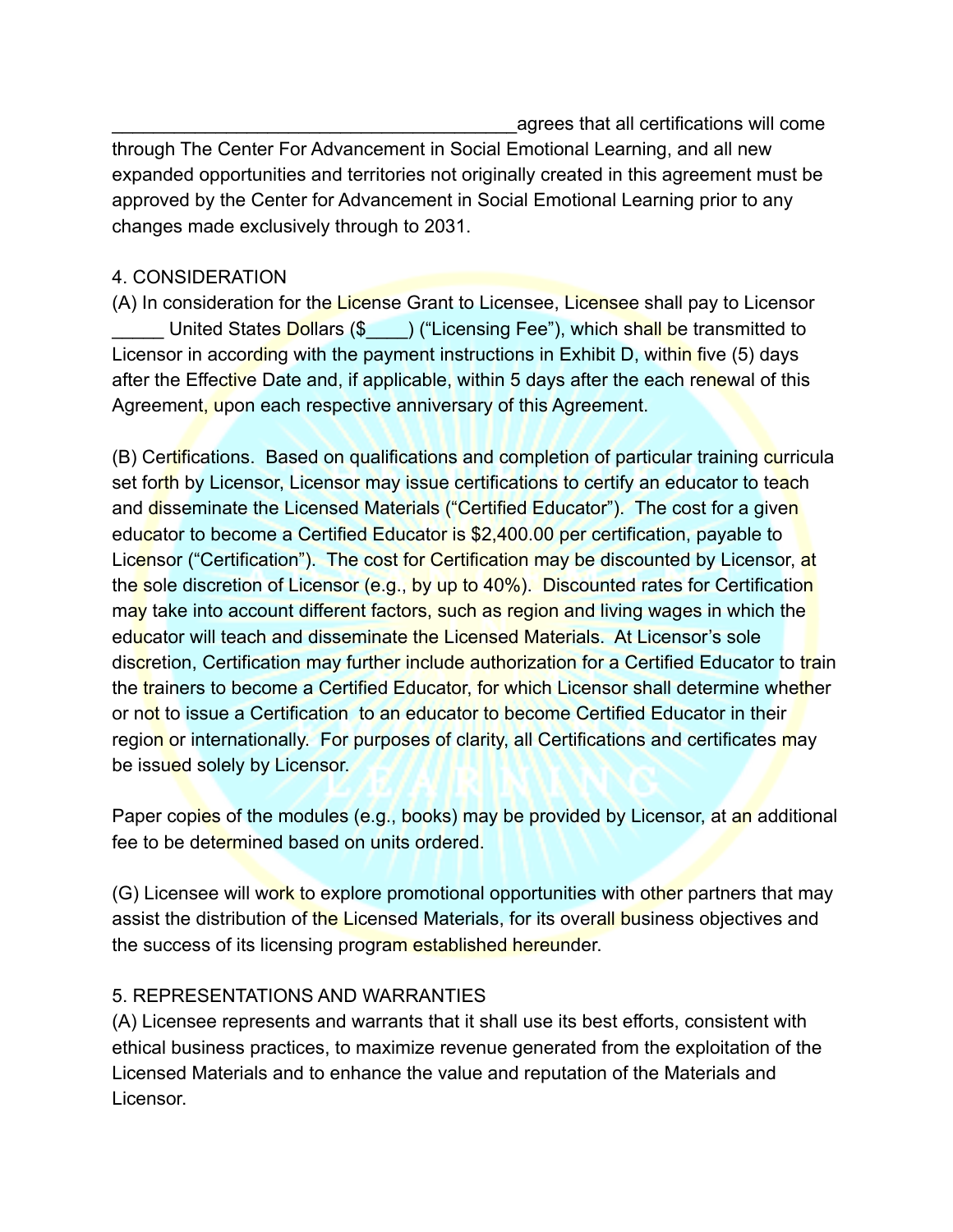(B) Licensee agrees not to modify, alter, redact, filter, or otherwise change ("Alter" or "Alteration") the Licensed Materials in any manner, without prior written approval by Licensor. In the event Licensee wishes to Alter the Licensed Materials, it shall submit the proposed Alteration to Licensor, and Licensor may approve or disapprove of such Alteration for any reason or no reason, within ten (10) days of submission of the proposed Alteration.

(D) In the event Licensee wishes to create materials, content, packaging, flyers, advertisements, to promote the Licensed Materials or Licensor ("Promotional Materials"), Licensee shall apply the appropriate trademark, copyright, and any other intellectual property notices of Licensor to the Licensed Material and to any related Promotional Materials, and Licensee shall submit the Promotional Materials to Licensor, and Licensor may approve or disapprove of such Promotional Materials for any reason or no reason, within ten (10) days of submission of the proposed Promotional Materials. Any Promotional Materials created by Licensee under this Agreement shall be at the sole expense of Licensee.

#### 6. INTELLECTUAL PROPERTY PROTECTION

 $(A)$  It is understood that all Licensees shall be required to take any necessary precautions, including those specified by The Center for Advancement in Social Emotional Learning, to protect the Intellectual Property, including marking and placing of appropriate trademark, copyright, and any other intellectual property notices on all Materials, as well as on all advertising, promotional, and packaging material relating to said Materials. The following notices, at a minimum, will be required of all such Licensees to be placed on all respective and appropriate Materials: ™, ® and /or © to designate the Intellectual Property of The Center for Advancement in Social Emotional Learning. As an example, Licensee shall ensure that all appropriate trademark designations for logos and titles will be properly marked and all copyright designations for content of the modules will be properly marked. If Licensor indicates to Licensee that an Intellectual Property marking on any Material is insufficiently or improperly marked, Licensee shall promptly rectify such failure or deficiency in marking.

(B) The Center for Advancement in Social Emotional Learning shall bear the responsibility and cost of obtaining and maintaining those trademark registrations for The Center for Advancement in Social Emotional Learning. Licensee shall use its best efforts to market the Licensed Materials within the Territory.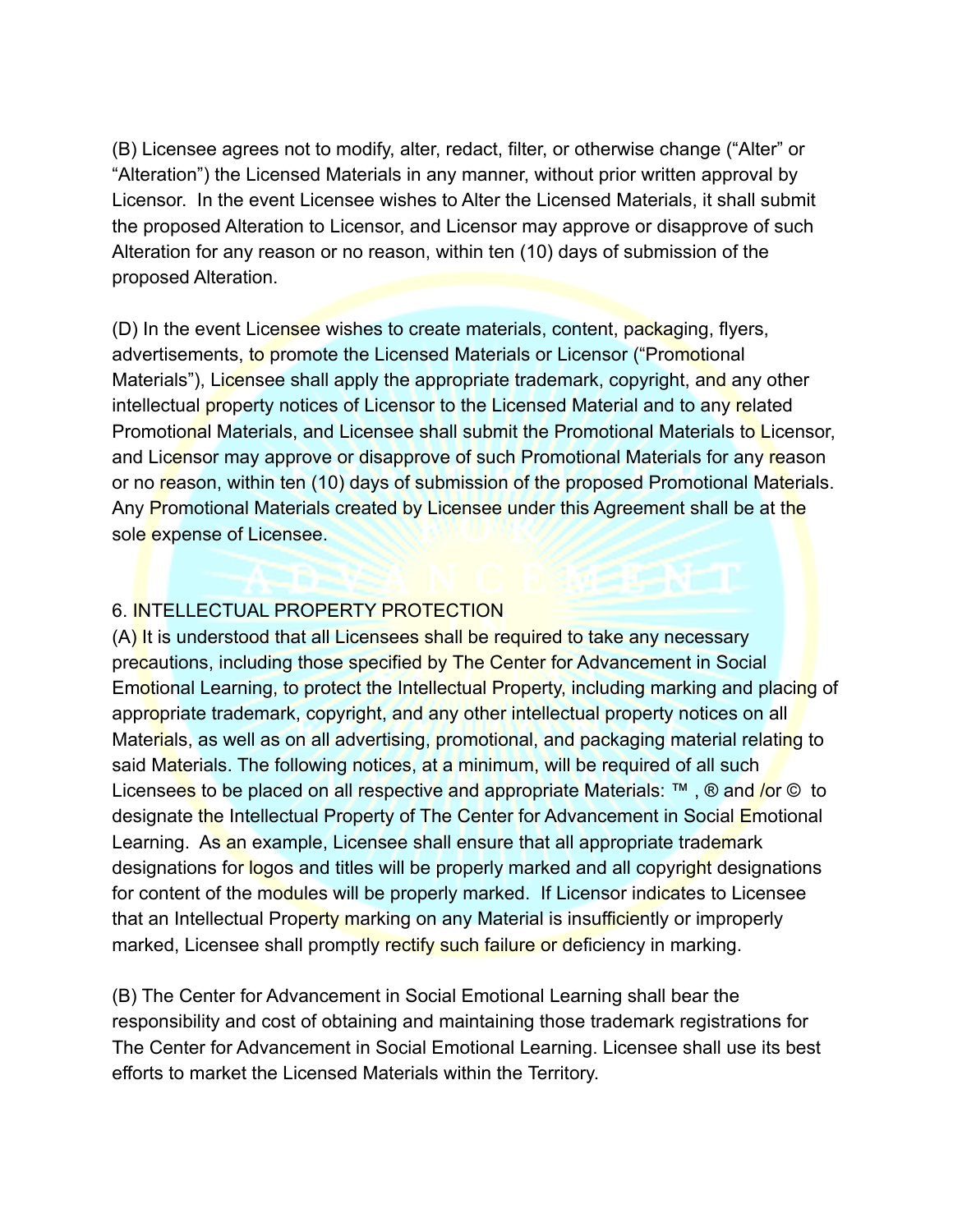(C) Licensee agrees to give The Center for Advancement in Social Emotional Learning immediate written notice of any unlicensed use by third parties of any of the Materials or Intellectual Property, and reasonably cooperate with Licensor to cause such third party to discontinue the infringement of the Materials. For purposes of clarity, Licensee shall not have any right and will not bring or cause to be brought any criminal prosecution, lawsuit or administrative action for infringement, interference with or violation of any rights to Licensed Material or Intellectual Property either by itself or on behalf of The Center for Advancement in Social Emotional Learning. Licensee shall not have any right to recover or share in any damages or other monetary relief that The Center for Advancement in Social Emotional Learning recovers for any violation of its rights to the Licensed Material or Intellectual Property.

## 7. WARRANTIES AND INDEMNIFICATIONS

(A) The Center for Advancement in Social Emotional Learning represents and warrants that it is the owner of all rights in and to the Intellectual Property and that it has the right to grant the rights herein granted to Licensee.

(B) WARRANTY DISCLAIMERS. (A) EXCEPT AS OTHERWISE EXPRESSLY SET FORTH HEREIN, THE RIGHTS GRANTED TO LICENSEE BY LICENSOR UNDER THIS AGREEMENT ARE GRANTED IN "AS IS" CONDITION; (B) LICENSOR MAKES NO REPRESENTATIONS OR WARRANTIES TO LICENSEE OF ANY KIND, INCLUDING WITHOUT LIMITATION, EXPRESS, IMPLIED, STATUTORY, MERCHANTABILITY, FITNESS FOR A PARTICULAR PURPOSE, ENFORCEABILITY, OR VALIDITY REPRESENTATIONS AND/OR WARRANTIES; AND (C) LICENSEE MAKES NO REPRESENTATION THAT THE USE OF THE LICENSED MATERIAL WILL NOT INFRINGE, DIRECTLY, CONTRIBUTORILY, OR BY INDUCEMENT, ANY PATENT, COPYRIGHT, TRADEMARK OR OTHER PROPRIETARY RIGHT OF ANY THIRD PARTY.

(C) Limitation of Liability.

(i) Licensor shall be liable to Licensee for any special, indirect, incidental or consequential damages, even if informed of the possibility thereof in advance. These limitations apply to all causes of action in the aggregate, including without limitation, breach of contract, breach of warranty, negligence, strict liability, fraud, misrepresentation and other torts, loss of profit, loss of business, loss of savings or other loss.

(ii) In no event shall Licensor or its successors or assigns be liable for payment of damages for any amount that exceeds one tenth (1/10) of the Licensing Fee actually paid to Licensor under the terms of this Agreement, for any claim arising under or related to the Licensed Materials or this Agreement. Licensee expressly consents to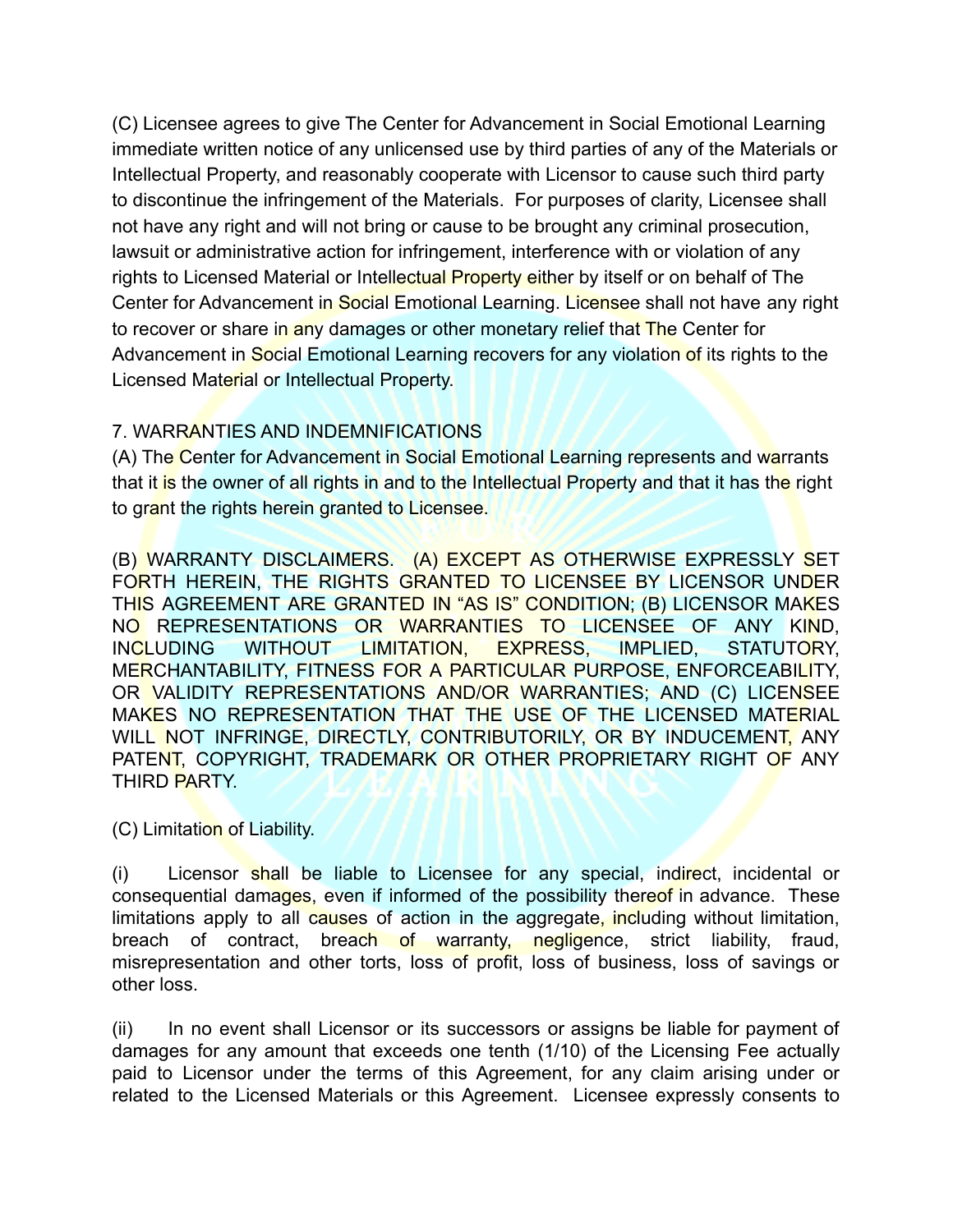this limitation of Licensor's liability for all actions and inactions by Licensor or its successors or assigns. In the event of a breach by Licensor, Licensed User agrees not to seek damages or any other payment from Abcde, provided that, upon being notified of the breach and provided with any available, reasonable supporting documentation, Licensor cures the breach within thirty (30) days from receipt of notice.

(D) During and after the Term hereof, Licensee on behalf of itself, stockholders, directors, officers, employees, agents, parent companies, subsidiaries, and affiliates, hold the Center for Advancement in Social Emotional Learning, shall indemnify and hold harmless from and against any claims, liabilities, judgments, penalties, taxes, civil and criminal, and all costs, expenses (including, without limitation, reasonable attorneys' fees which may arise out of or be related to The Center for Advancement in Social Emotional Learning warranty, as above stated.

(E) During and after the term hereof, Licensee, hereby agrees to defend, indemnify and hold The Center for Advancement in Social Emotional Learning and any of its related entities, including each of their educators, certifications, stockholders, directors, officers, employees, agents, parent companies, subsidiaries, and affiliates, harmless from and against any and all claims, liabilities, judgments, penalties, and taxes, civil and criminal, and all costs, expenses (including, without limitation, reasonable attorneys' fees) which may arise out of any intentional, knowing, reckless, or negligent acts by Licensee or any of its subsidiaries, affiliates, agents, representatives, employees, consultants, contractors, and the like.

(G) Licensee and The Center for Advancement in Social Emotional Learning agree to give each other prompt written notice of any claim or suit which may arise under the indemnity provisions set forth above.

# 8. RELATIONSHIP OF THE PARTIES

This Agreement shall not be construed to place the parties in the relationship of partners or joint venturers. It is understood and agreed that the Licensee is acting as an independent contractor with respect to Licensor. Neither party shall have any right or power to obligate, bind, or commit the other to any expense, liability, or matter other than as expressly provided and authorized in this Agreement. Specifically, Licensee and The Center for Advancement in Social Emotional Learning acknowledge that Licensee has no authority to bind The Center for Advancement in Social Emotional Learning to any licensing commitment other than the terms of this Agreement.

# 9. ASSIGNMENT/SUB-LICENSE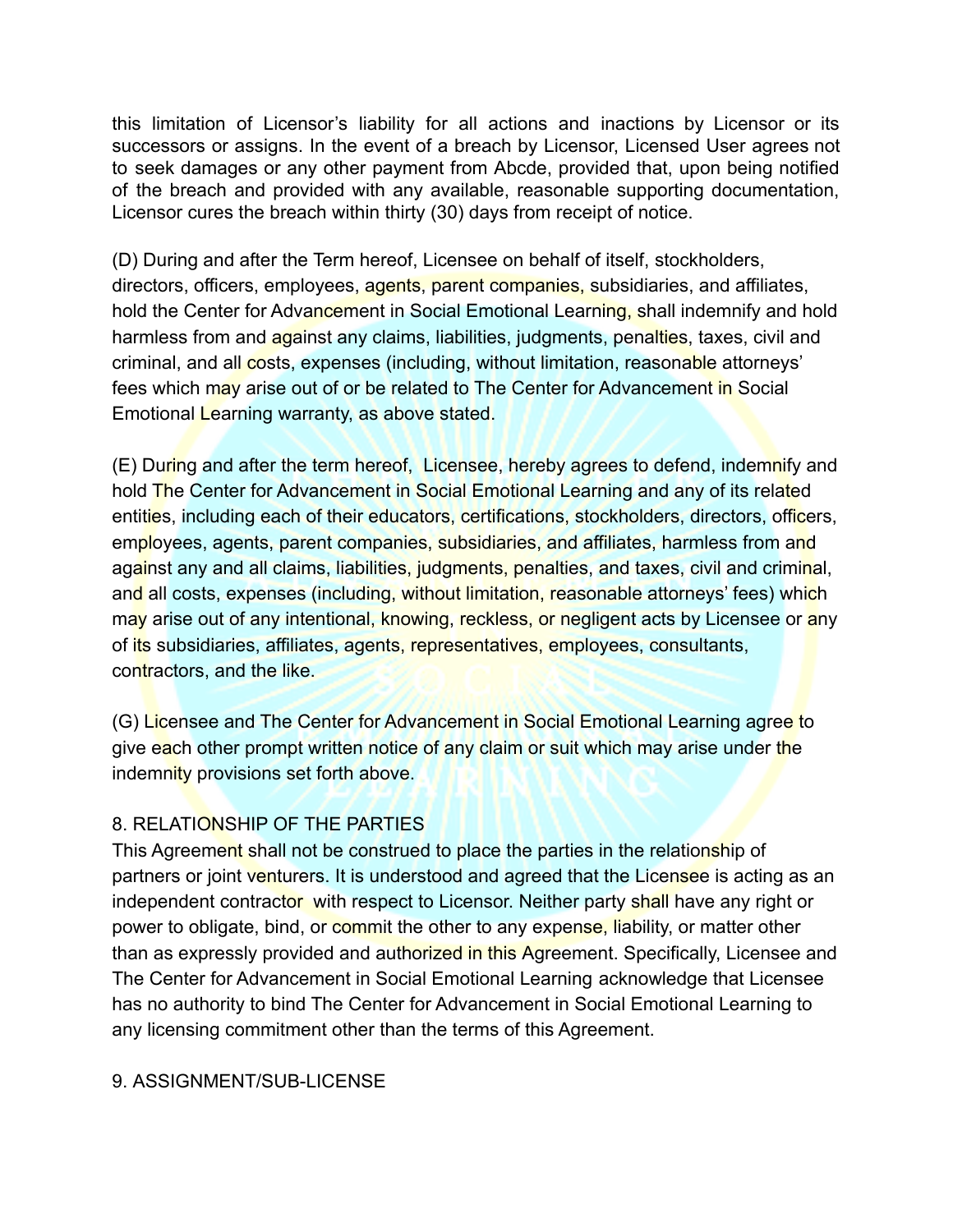Licensee shall have no right to grant any licenses or sub-licenses without The Center for Advancement in Social Emotional Learning's prior express written approval. Licensee shall, however, have the right to assign its rights and delegate its obligations under the Agreement with the prior approval of, and with reasonable written notice to, The Center for Advancement in Social Emotional Learning.

#### 10. TERM AND EFFECT OF TERMINATION OR EXPIRATION

(A) The Term of this Agreement shall be twelve (12) months. This Agreement may renew for another 12-month period upon written request from Licensee to Licensor at least three months prior to the end of the then-current 12-month period, Licensor's acceptance of the request to renew the Agreement, and payment by Licensee to Licensor of a renewal Licensing Fee, in accordance with Section 4.

(B) Licensor may terminate this Agreement upon material breach by Licensee. An example of a material breach by Licensee is if Licensee uses the Materials other than the Licensed Materials, uses Licensed Materials beyond the Purpose, uses Licensed Materials outside of the Territory. Upon material breach by Licensee, Licensor shall provide notice of such breach and Licensee will have five (5) days to cure such breach ("Safe Harbor"). If Licensee fails to cure such breach within the Safe Harbor, Licensor may terminate this Agreement, and Licensee shall return all Licensed Materials and Materials to Licensor and discontinue any and all use of such Licensed Materials and Materials. In the event of termination under this Section 5(B), Licensee shall not be entitled to a refund of the Licensing Fee.

(C) In no event, including in the event of termination of this Agreement, shall Licensee be entitled to a refund of any Licensing Fees or consideration paid to Licensor under this Agreement.

(B) It is further understood and agreed that after termination or expiration of this Agreement, all rights granted to Licensee shall forthwith revert to The Center for Advancement in Social Emotional Learning, who shall be free to itself commercialize the Licensed Material and/or to contract with any third party to commercialize the Licensed Material.

#### 11. CONFIDENTIALITY

This Agreement, including its terms, is confidential. Licensee agrees not to disclose this Agreement or its terms to any third party, without prior written approval by Licensor. Notwithstanding the above, Licensee may disclose this Agreement and its terms to its legal counsel.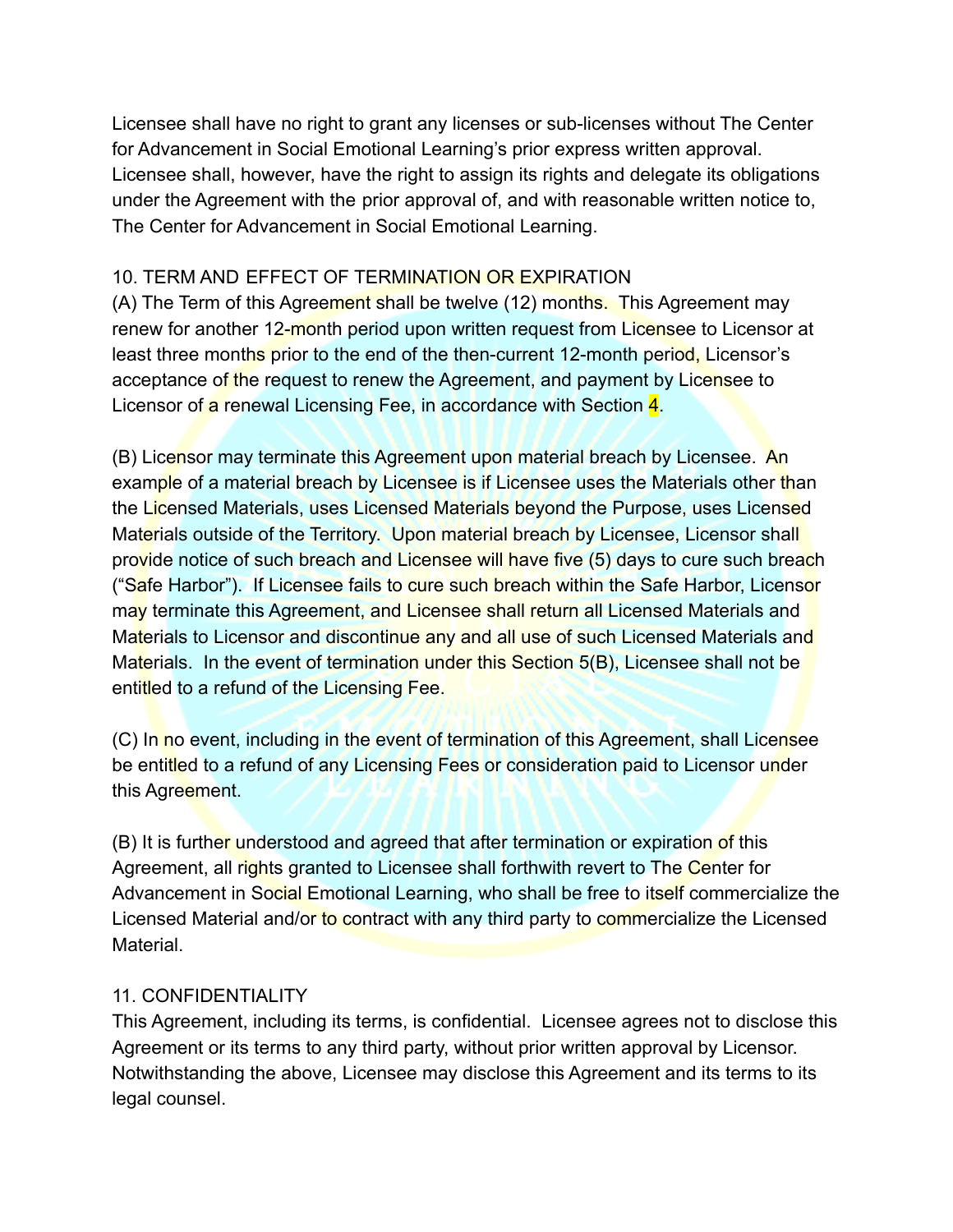11. NOTICES

All notices hereunder shall be given by email. Such notice shall be effective as of the date of receipt by the other party. The addresses of the parties until further notice are:

| Licensee: |                                         |
|-----------|-----------------------------------------|
| Licensor: | centerforadvancement@seladvancement.org |
|           |                                         |

12. JURISDICTION AND CHOICE OF LAW The Center for Advancement in Social Emotional Learning, 208 Live Oak Street, Smithville,Texas 78957. This Agreement and the enforcement hereof shall be subject exclusively to the internal laws (but not the choice or conflicts of law rules) of the State of Texas, USA.

The Parties hereby irrevocably waive any right they may have to assert the application of any other law of any other state or nation in any legal action between them. The Parties agree that no action or proceeding may be maintained by one against the other except in the Superior Court for the **State of Texas** and that this court shall have exclusive jurisdiction over such action or proceeding.

#### 13. CONSTRUCTION

The language of all parts of this Agreement shall in all cases be construed as a whole, according to its fair meaning and not strictly for or against any of the Parties. Headings of paragraphs herein are for convenience of reference only and are without substantive significance.

# 14. GOODWILL

Licensee acknowledges that the rights and powers retained by The Center for Advancement in Social Emotional Learning hereunder are necessary to protect The Center for Advancement in Social Emotional Learning's trademarks, copyrights and property rights, and, specifically, to conserve The Center for Advancement in Social Emotional Learning's goodwill and good name, and the Trademarks, and therefore Licensee agrees that Licensee and any of its subsidiaries, affiliates, agents, representatives, employees, consultants, contractors, and the like will not allow the same to become involved in matters which will, or could, detract from or impugn the public acceptance and popularity of Licensor, or impair its legal status.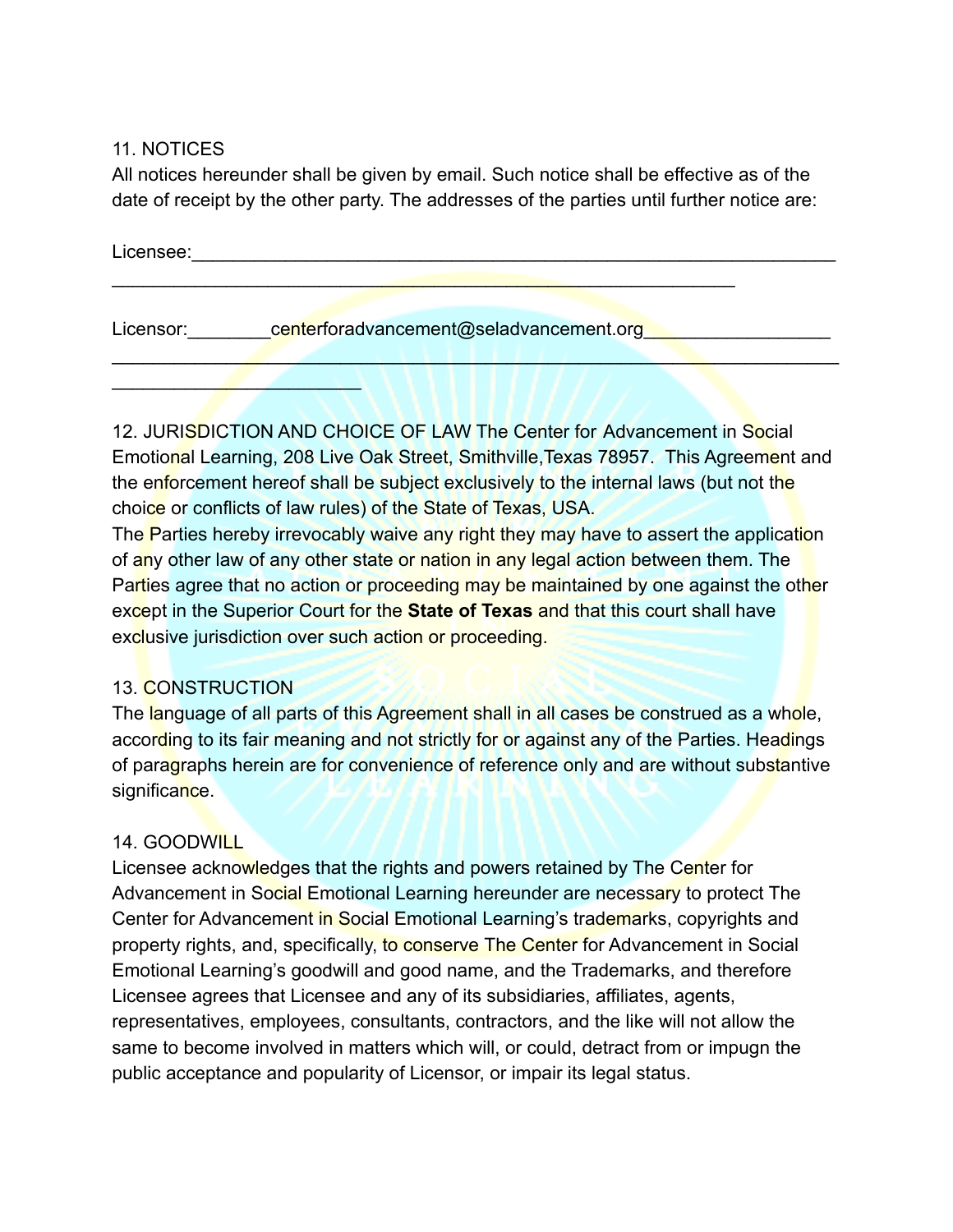## 15. MODIFICATIONS OR EXTENSIONS OF THIS AGREEMENT

Except as otherwise provided herein, this Agreement can only be extended or modified by a writing signed by both parties; provided, however, that certain modifications shall be effective if signed by the party to be charged and communicated to the other party.

#### 16. INTEGRATION

This Agreement constitutes the entire understanding of the parties, and revokes and supersedes all prior agreements between the parties, and is intended as a final expression of their Agreement. It shall not be modified or amended except in a writing specifically referring to this Agreement. This Agreement shall take precedence over any other documents which may be in conflict with said Agreement.

## 17. POWER TO SIGN

The parties warrant and represent that their respective representatives signing this Agreement have full power and proper authority to sign this Agreement and to bind the parties.

## 18. SURVIVAL OF OBLIGATIONS

The respective obligations of the parties under this Agreement, which by their nature would continue beyond the termination or expiration of this Agreement, shall survive termination or expiration of this Agreement.

# 19. SEVERABILITY OF PROVISIONS

The terms of this Agreement are severable and the invalidity of any term of this Agreement shall not affect the validity of any other term.

# 20. FORCE MAJEURE

If either party is delayed, or interrupted in, or prevented from the performance of its obligations hereunder by reason of an act of God, fire, flood, war, public disaster, strikes or labor difficulties, governmental enactment, regulation or order, or any other cause beyond its control, and if such party has given the other party prompt notice thereof and, on request, such confirmatory documentation as the other party may reasonably request and has in good faith kept the other party apprised of when the delay. interruption or prevention is expected to be resolved, the time for the performance of the party's obligations shall thereupon be extended for a period equal to the duration of the contingency that occasioned the delay, interruption or prevention, but not exceeding ninety (90) days unless otherwise mutually agreed. If the force majeure condition continues for more than ninety (90) days, either party may terminate this Agreement upon written notice to the other party.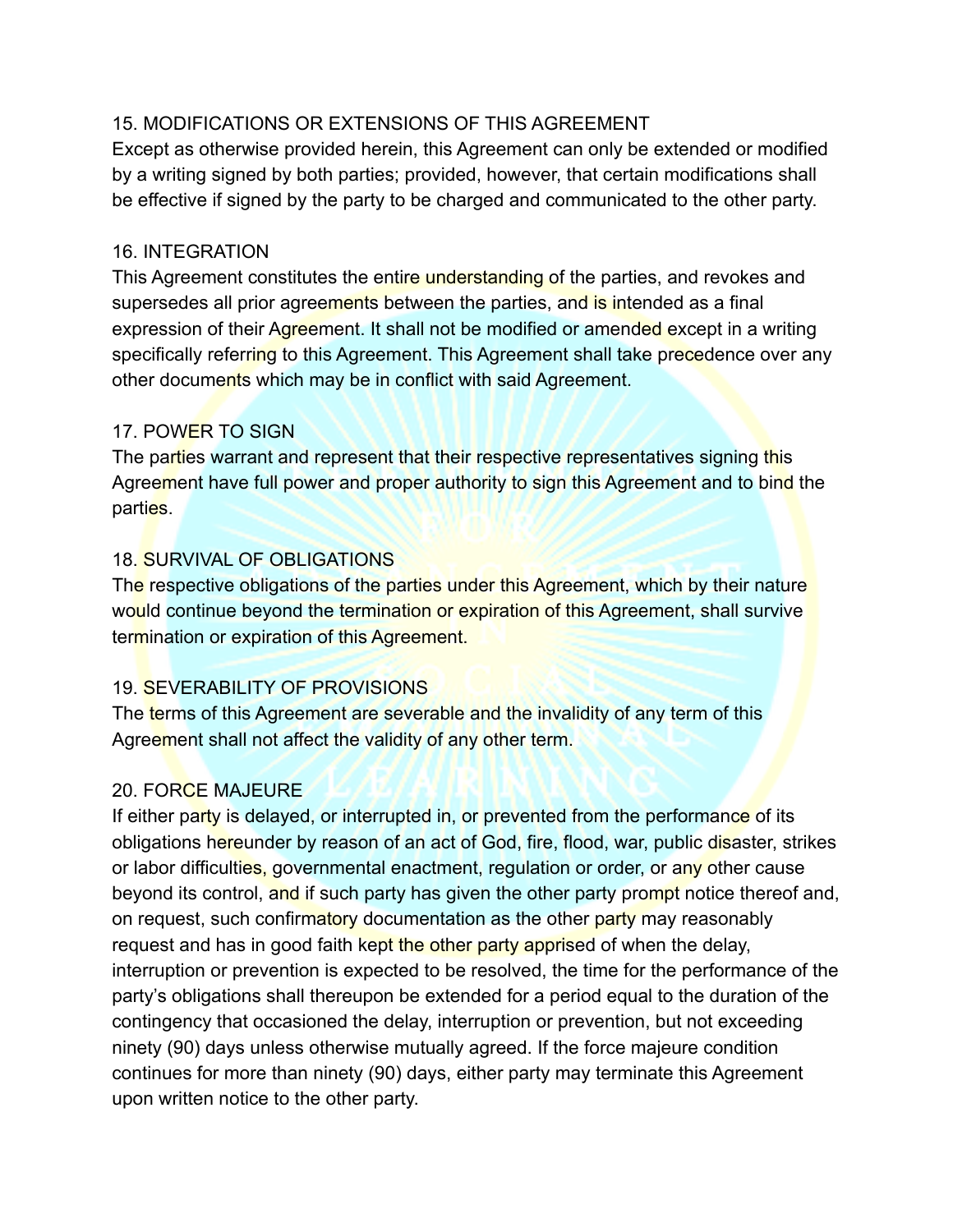(Signature Page to Follow)

Please sign below under the word "Agreed". When signed by both parties this shall constitute an agreement between\_\_\_\_\_\_\_\_\_\_\_\_\_\_\_\_\_\_\_\_\_\_\_\_\_\_\_\_\_\_\_\_\_\_\_\_and The Center for Advancement in Social Emotional Learning

| <b>AGREED</b>                                       |
|-----------------------------------------------------|
| Titled:                                             |
| By:                                                 |
| Date:                                               |
| AN CIPAMERANT                                       |
| AGREED:                                             |
| Center for Advancement in Social Emotional Learning |
| CEO: Heidi Little - Neuhaus, M.Ed                   |
| Date:                                               |
|                                                     |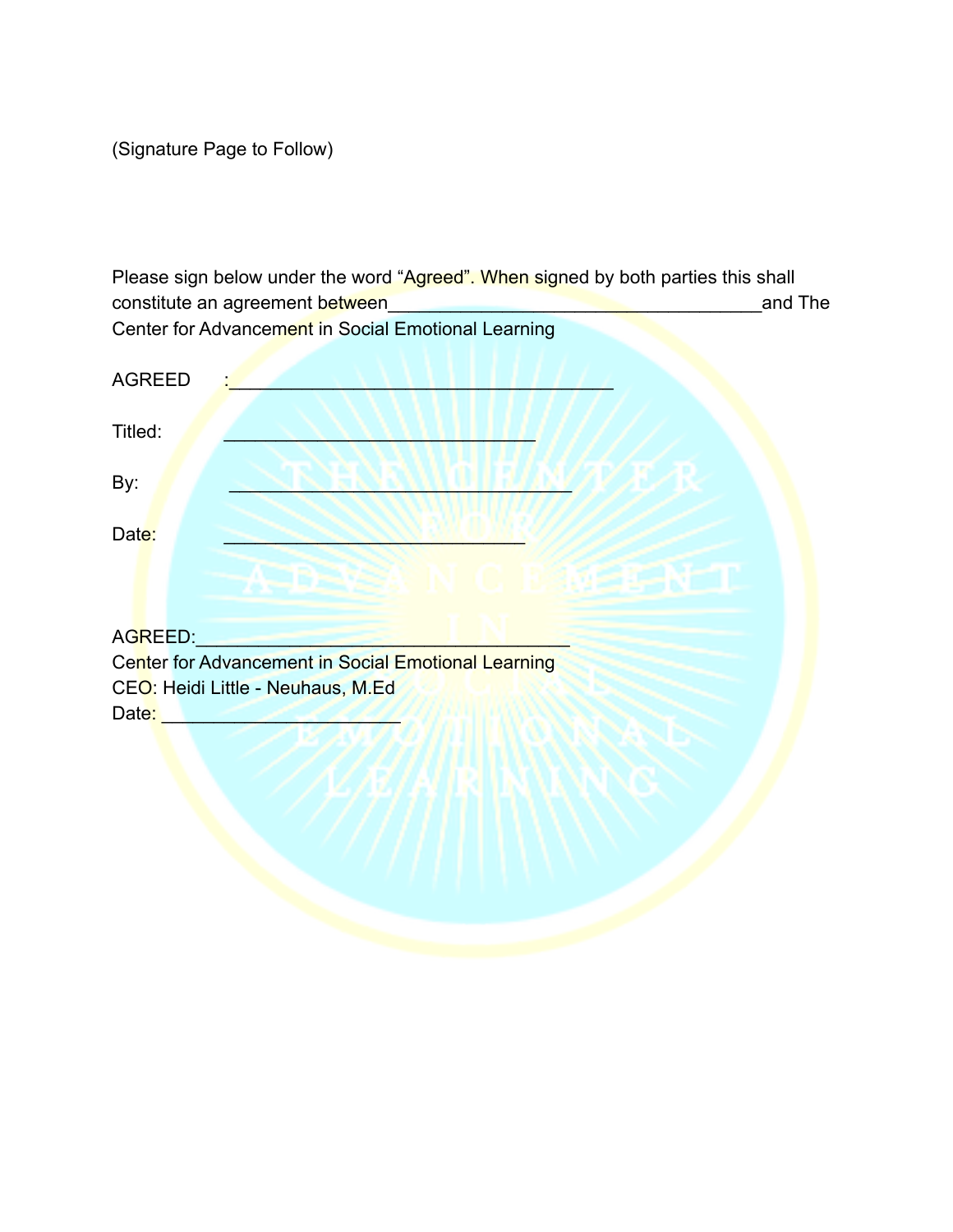# **Exhibit A ("Licensed Materials")**

- Social Emotional Learning 8 Stacking Certification Curriculum Modules:
	- o Module 1: Self-Love in Education
	- o Module 2: Be The Medicine
	- o Module 3: Identity
	- o Module 4: Self In Relation To Community
	- o Module 5; Self In Relationship with the World and Universe
	- o Module 6: The Classroom and Life as a Social System
	- o Module 7: Creating Safe and Brave Space
	- o Module 8: Launching Your SEL Journey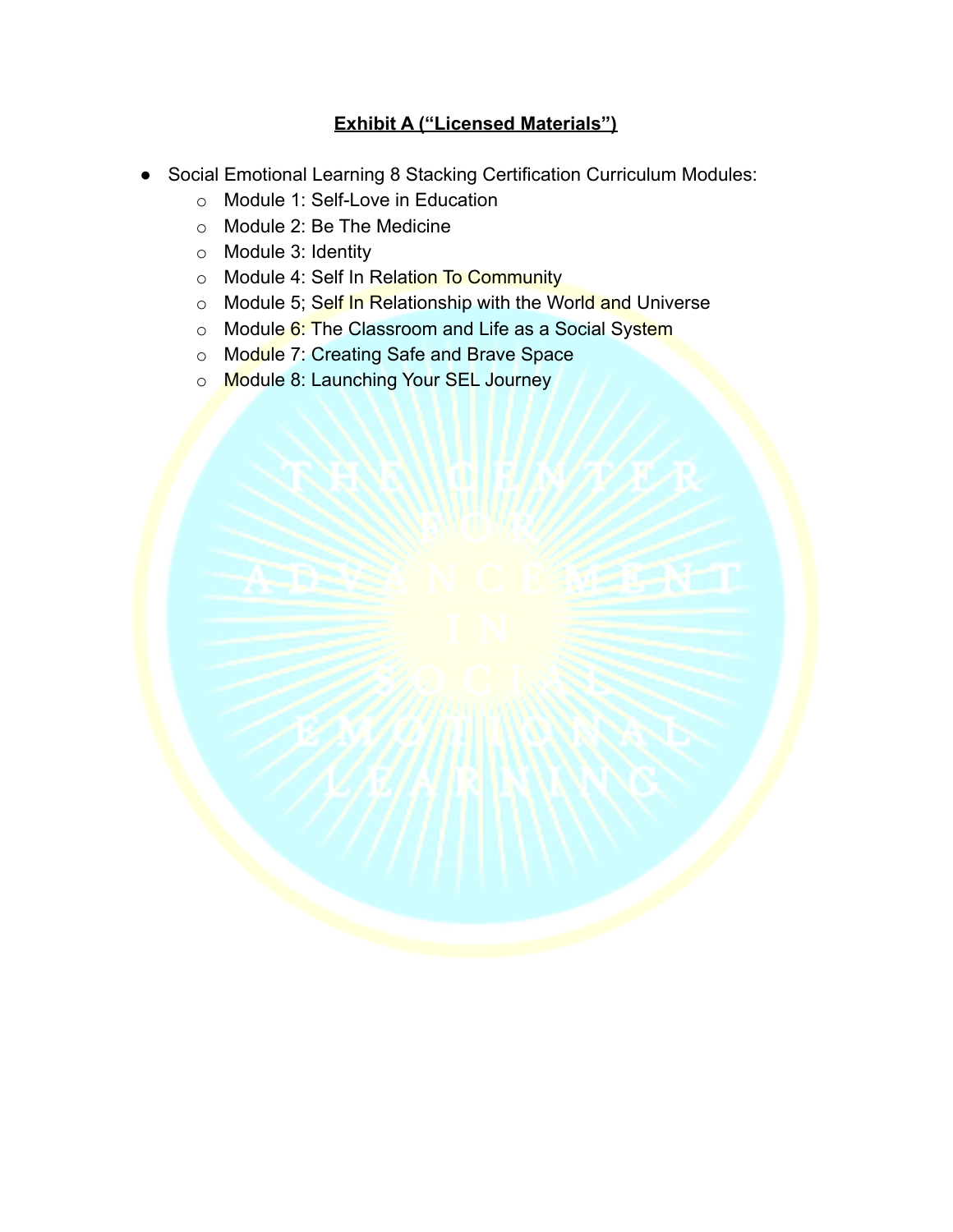**Exhibit B ("Territory")**

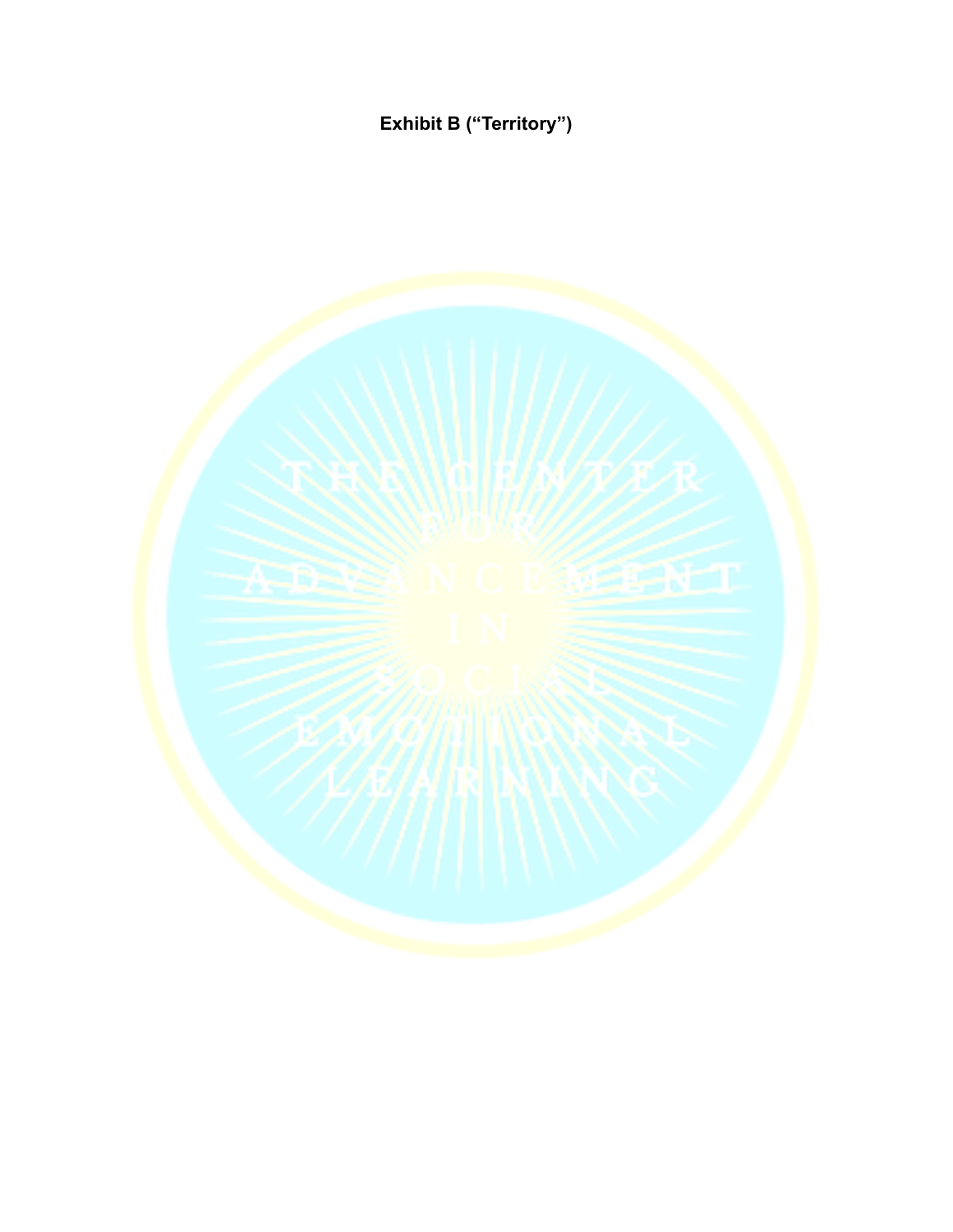## **Exhibit C (Purpose)**

To be determined on a case by case basis. The materials are limited to the purpose of ...

promoting, selling, distributing, marketing, and otherwise exploiting the Licensed Materials, solely to enable The Center For Advancement in Social Emotional Learning to enter into potential business transactions relating to the Licensed Materials.

Private License State/Government License **Train The Trainer Certifications** Private HealthCare Enterprise **Treatment** And more to be determined.